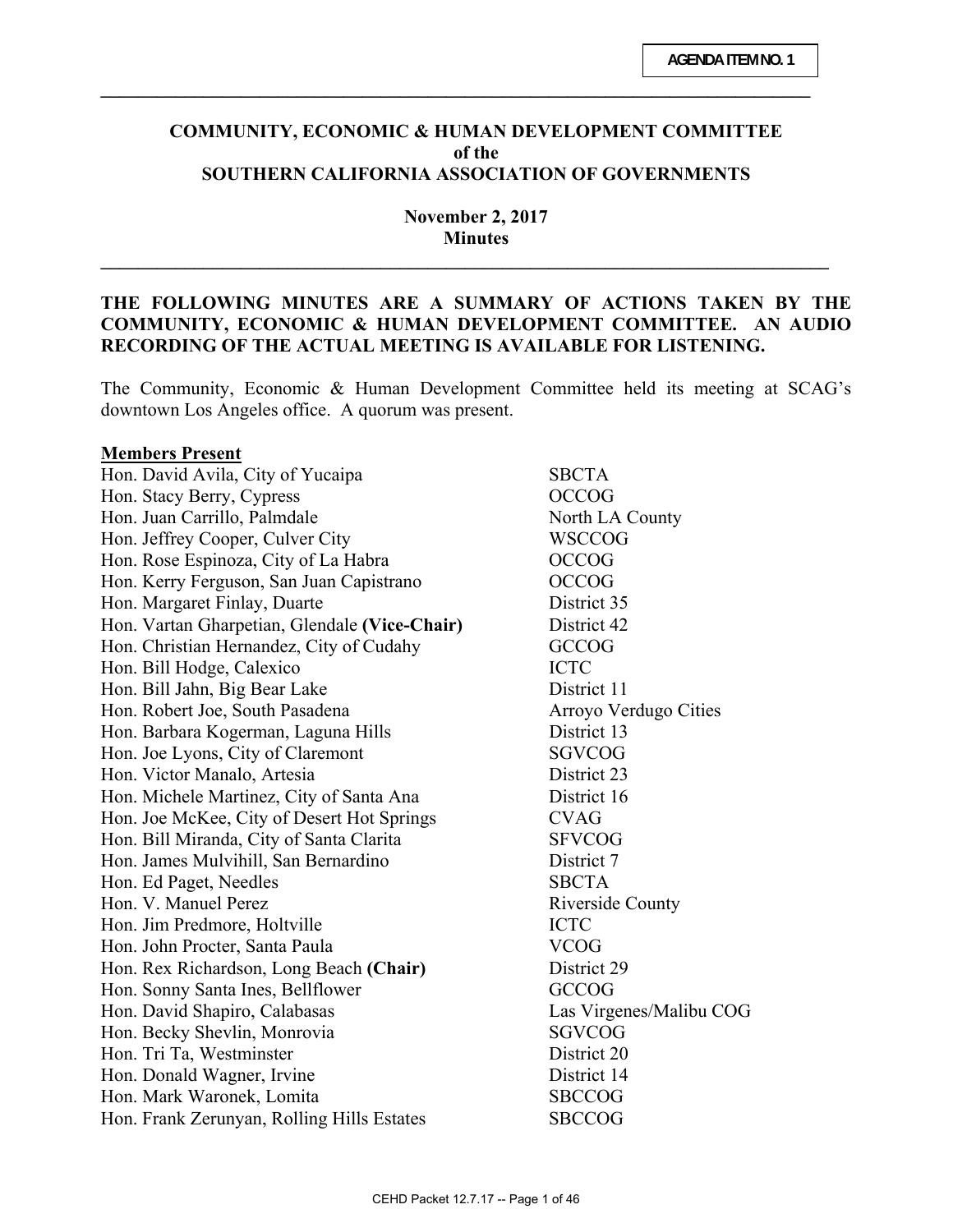## **Members Not Present**

| Hon. Al Austin, Long Beach                | <b>GCCOG</b>                       |
|-------------------------------------------|------------------------------------|
| Hon. Wendy Bucknum, Mission Viejo         | <b>OCCOG</b>                       |
| Hon. Steve De Ruse, City of La Mirada     | <b>GCCOG</b>                       |
| Hon. Debbie Franklin, Banning             | WRCOG                              |
| Hon. Peggy Huang, Yorba Linda             | <b>TCA</b>                         |
| Hon. Cecilia Hupp, Brea                   | <b>OCCOG</b>                       |
| Hon. Sabrina Leroy                        | San Manuel Band of Mission Indians |
| Hon. Ann Marshall, Avalon                 | <b>GCCOG</b>                       |
| Hon. Julie Hackbarth-McIntyre, Barstow    | <b>SBCTA</b>                       |
| Hon. Steve Nagel, City of Fountain Valley | <b>OCCOG</b>                       |
| Hon. Erik Peterson, Huntington Beach      | District 64                        |
| Hon. Andrew Sarega, City of La Mirada     | District 31                        |

# **CALL TO ORDER & PLEDGE OF ALLEGIANCE**

Hon. Rex Richardson, Chair, called the meeting to order at approximately 10:00 AM. The Chair asked the Hon. Bill Hodge to lead the Committee in the Pledge of Allegiance.

The Chair introduced two (2) new CEHD members, as follows: Hon. Juan Carrillo, City of Palmdale, representing North Los Angeles County, and Hon. David Avila, City of Yucaipa, representing San Bernardino County Transit Authority (SBCTA).

## **PUBLIC COMMENT PERIOD**

There were no public comments presented.

# **REVIEW AND PRIORITIZE AGENDA ITEMS**

There was no reprioritization of the agenda.

# **CONSENT CALENDAR**

### **Approval Item**

1. Minutes of the October 5, 2017 Meeting

### **Receive and File**

- 2. ARB Final Staff Recommendations on SB 375 Regional GHG Target for the 2020 Regional Transportation Plan/Sustainable Communities Strategy (2020 RTP/SCS) and Beyond
- 3. Status Update on Implementation of 2016 South Coast Air Quality Management Plan (AQMP)
- 4. Notice of Funding Availability (NOFA): Infill Infrastructure Grant (IIG)
- 5. SB 1 Sustainable Communities Planning Grant Program Formula Funds
- 6. 2018 Meeting Schedule of the Regional Council and Policy Committees
- 7. CEHD Committee Topic Outlook Calendar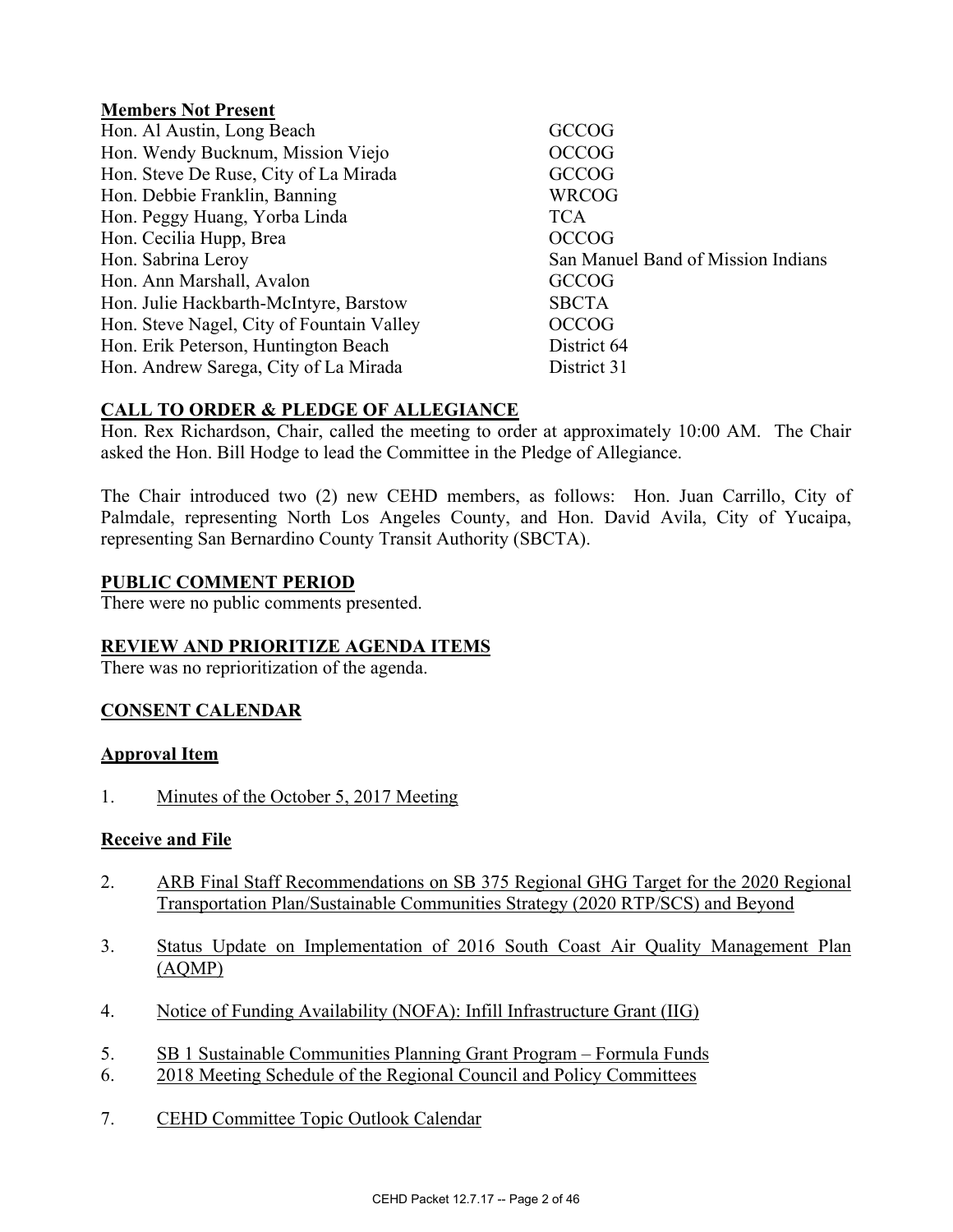A MOTION was made (Martinez) to approve the Consent Calendar. The MOTION was SECONDED (Santa Ines) and APPROVED by the following vote:

**AYES:** Berry, Carrillo, Cooper, Finlay, Ferguson, Hodge, Jahn, Joe, Kogerman, Lyons, Martinez, Miranda, Mulvihill, McKee, Paget, Predmore, Procter, Richardson, Santa Ines, Shevlin, Ta, Wagner, Waronek, Zerunyan

**NOES:** None

**ABSTAIN:** Avila

## **INFORMATION ITEMS**

### 8. Safety, Land Use and Design: Effects on Walking and Cycling

Dr. Anastasia Loukaitou-Sideris, Professor of Urban Planning at the UCLA Luskin School of Public Affairs, provided a presentation on the benefits of walking and biking, which offer environmental and health benefits and contribute to lower traffic congestion. She noted that although the trend of active transportation is increasing, it accounts for a small share of trips in the U.S. Dr. Loukaitou-Sideris also explored the link between safety perceptions of walking and biking, and how these perceptions vary because of psychological, demographic, and environmental factors. A discussion followed addressing appropriate design and policy interventions to help people feel safer in public settings while walking and biking.

### **CHAIR'S REPORT**

The Chair announced that Education and Career Partnerships will be addressed at the next CEHD meeting December 7, 2017. The Chair also announced that since the cannabis law goes into effect in California January 2018, there will be a technical discussion on this topic at the February 1, 2018 meeting. The Regional Council and Policy Committee meetings will be dark January 2018.

### **STAFF REPORT**

There was no staff report presented.

### **FUTURE AGENDA ITEMS**

Hon. Joe McKee suggested that in regard to future presentations, more time be spent on Q&A discussion and problem solving rather than spending so much time on the actual presentation, which is already outlined in the agenda packet.

#### **ANNOUNCEMENTS**

Hasan Ikhrata, SCAG's Executive Director, introduced and welcomed two (2) new staff members, as follows: Julie Loats, Director of Information Technology, and Kome Ajise, Director of Planning.

### **ADJOURNMENT**

The Chair adjourned the meeting at 11:40 AM.

[MINUTES ARE UNOFFICIAL UNTIL APPROVED BY THE CEHD COMMITTEE]

 Minutes Reviewed By: Ma'Ayn Johnson, Housing and Land Use Planner